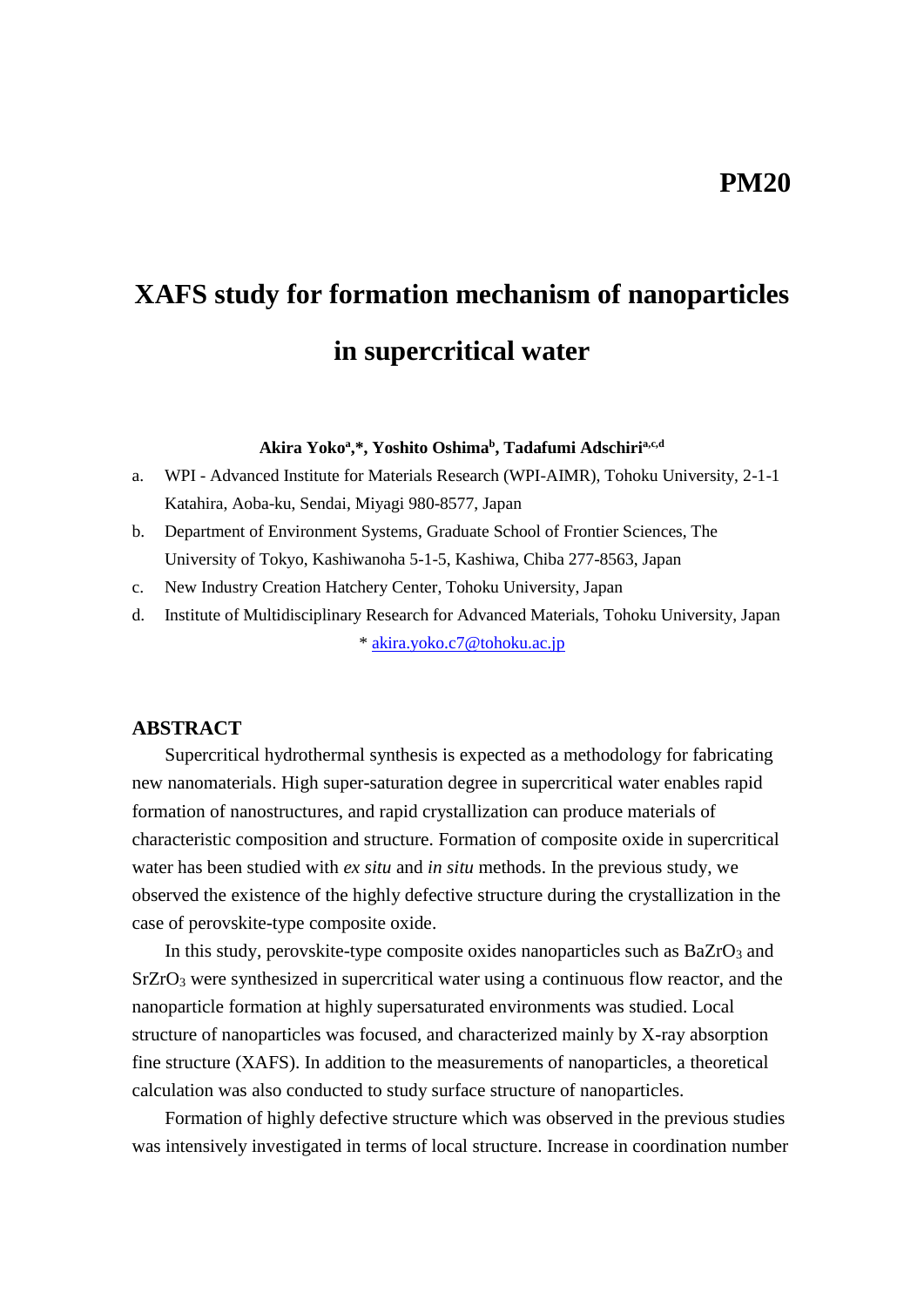and decrease in the Debye-Waller factor with an increase in residence time was observed by the XAFS measurements, which suggest the formation of highly defective structure and following uptake reaction filling the deficiency in supercritical water.

## **INTRODUCTION**

Supercritical hydrothermal synthesis method [1] is a methodology for fabricating various kinds of nanoparticles with small size and narrow size distribution. One of the characteristic points of the technique is a rapid formation of nanostructures owing to the high super-saturation degree in supercritical water. Rapid crystallization can produce materials of characteristic composition and structure under non-equilibrium state [2,3], and supercritical hydrothermal method is promising for finding new nanomaterials. Also, fine-control of nanoparticles enables us to study nanostructures which are different from the bulk structure.

Not only single-component metal oxides but also composite oxides composed of multiple metal ions can be synthesized by the supercritical method. Non-equilibrium state and non-stoichiometric composition is an important aspect in the synthesis of composite oxides. We have studied perovskite-type composite oxides formation in supercritical water with *ex situ* [4,5] and *in situ* [6] methods and showed the existence of the highly defective structure of zirconate during the crystallization. Single particle analysis with TEM-EDX revealed that A-site ion, for example, Ba, is taken up into defective perovskite structure in supercritical water. Also, lattice expansion of the order of milliseconds caused by the ion uptake was detected by *in situ* synchrotron X-ray diffraction.

To elucidate such a characteristic deficient structure, X-ray absorption fine structure (XAFS) analysis is suitable. By use of XAFS technique, the local structure such as coordination number and coordination distance can be analyzed. In addition, the atomic selective analysis is possible with XAFS, which is impossible by other measurements such as diffraction. Moreover, non-crystalline or disordered structures frequently observed in nanoparticles are also measurable by XAFS.

In this study, *ex situ* study using XAFS was conducted for composite oxides formation of the order of seconds via time-resolved experiments with a continuous flow reactor. Perovskite-type composite oxide nanoparticles such as BaZrO<sub>3</sub> and SrZrO<sub>3</sub> were synthesized in supercritical water using a continuous flow reactor, and the nanoparticle structures formed at highly supersaturated environments as supercritical conditions were investigated. Local structure of nanoparticles formed in supercritical water was focused, and the XAFS measurements were mainly conducted for detailed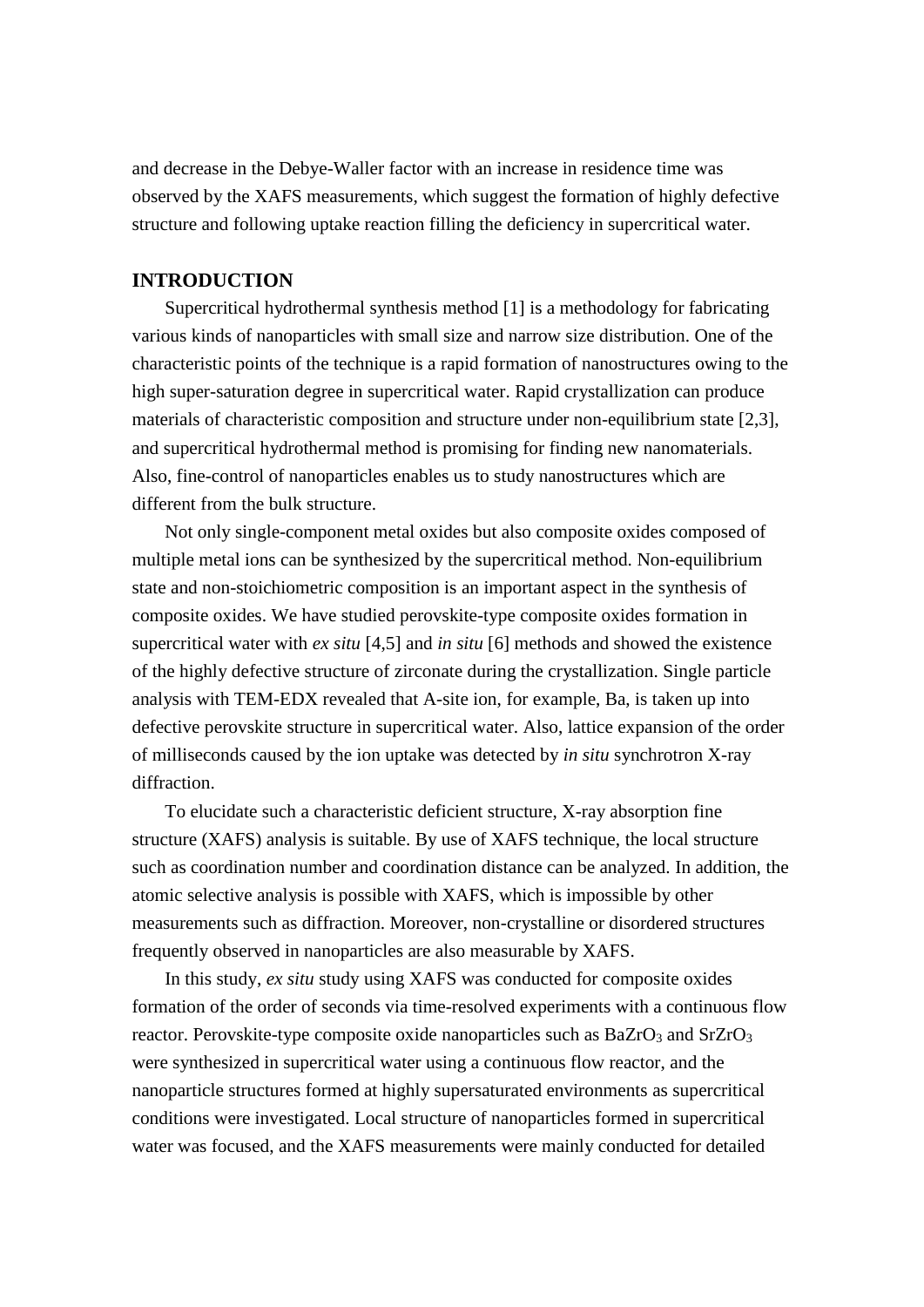analysis of the local structure. In addition to the XAFS measurements of nanoparticles, theoretical calculation for nanostructure formation [7] was also conducted to study disordered structure of nanoparticles.

#### **MATERIALS AND METHODS**

Barium nitrate  $[Ba(NO_3)_2]$  (purchased from Kanto Chemical Co., Inc.)] and oxyzirconium nitrate  $[ZrO(NO<sub>3</sub>)<sub>2</sub>·2H<sub>2</sub>O$  (purchased from Kanto Chemical Co., Inc.)] were used as starting materials. Potassium hydroxide [KOH (purchased from Wako Pure Chemical Industries Ltd.)] was used as a base solution for tuning the pH. Nitric acid  $[HNO<sub>3</sub>$  (purchased from Wako Pure Chemical Industries Ltd.)] was used to neutralize the recovered solution. Distilled water (produced from RFD240HA; Advantec MFS, Inc.) was used in the preparation of the feed solution. An excess of Ba, relative to the amount of Zr (4 times), was used in the starting solutions to obtain mono-phase products following the previous study of BaZrO<sub>3</sub> formation [4]; otherwise, the  $ZrO<sub>2</sub>$  phase is also contained in products. For the XAFS measurements, micrometer order of  $ZrO<sub>2</sub>$  and BaZrO<sub>3</sub> (purchased from Sigma Aldorich) were used as references of the bulk crystal.

All experiments were performed using the continuous flow reactor. Starting solutions of barium and zirconium were simultaneously mixed with the base solution and heated distilled water, using a cross-shaped part (SUS316; inner diameter: 1.3 mm). The starting solution and base solution were introduced into the reactor at a flow rate of 10 g min<sup>-1</sup>, and heated distilled water was introduced at 80 g min<sup>-1</sup> using a non-pulsation pump (NP-KX-500; Nihon Seimitsu Co., Ltd.). The starting solution and the base solution were cooled just before the mixing point, to prevent warming of the starting solutions *via* conductive heat transfer before mixing. The flow rates set a Reynolds number ( $Re$ ) of  $4 \times 10^4$  at the reactor, just after mixing. Kawasaki *et al.* investigated the relationship between particle size and *Re*, and suggested that sufficient mixing was achieved at values of  $Re \ge 4 \times 10^4$ ; at these values, the mixing conditions did not affect the particle size [8]. The temperature of the water was set at 400 °C at the point just before cooling. The pressure was set at 30 MPa using a backpressure regulator (BP66-112865; Go Inc.). The residence time was set from 0.1-10.7 s by changing the reactor volume from the mixing point to the point just before the cooling. After cooling, an HNO<sub>3</sub> solution was introduced using a flow rate of 5 g min<sup>-1</sup>, to reconcile the pH and prevent the formation of carbonate in the recovered dispersion.

The solid products were recovered *via* pressurized filtering using a nitrocellulose filter (VSWP14250; Merck Millipore Corporation, pore size: 0.025 μm), and were dried in a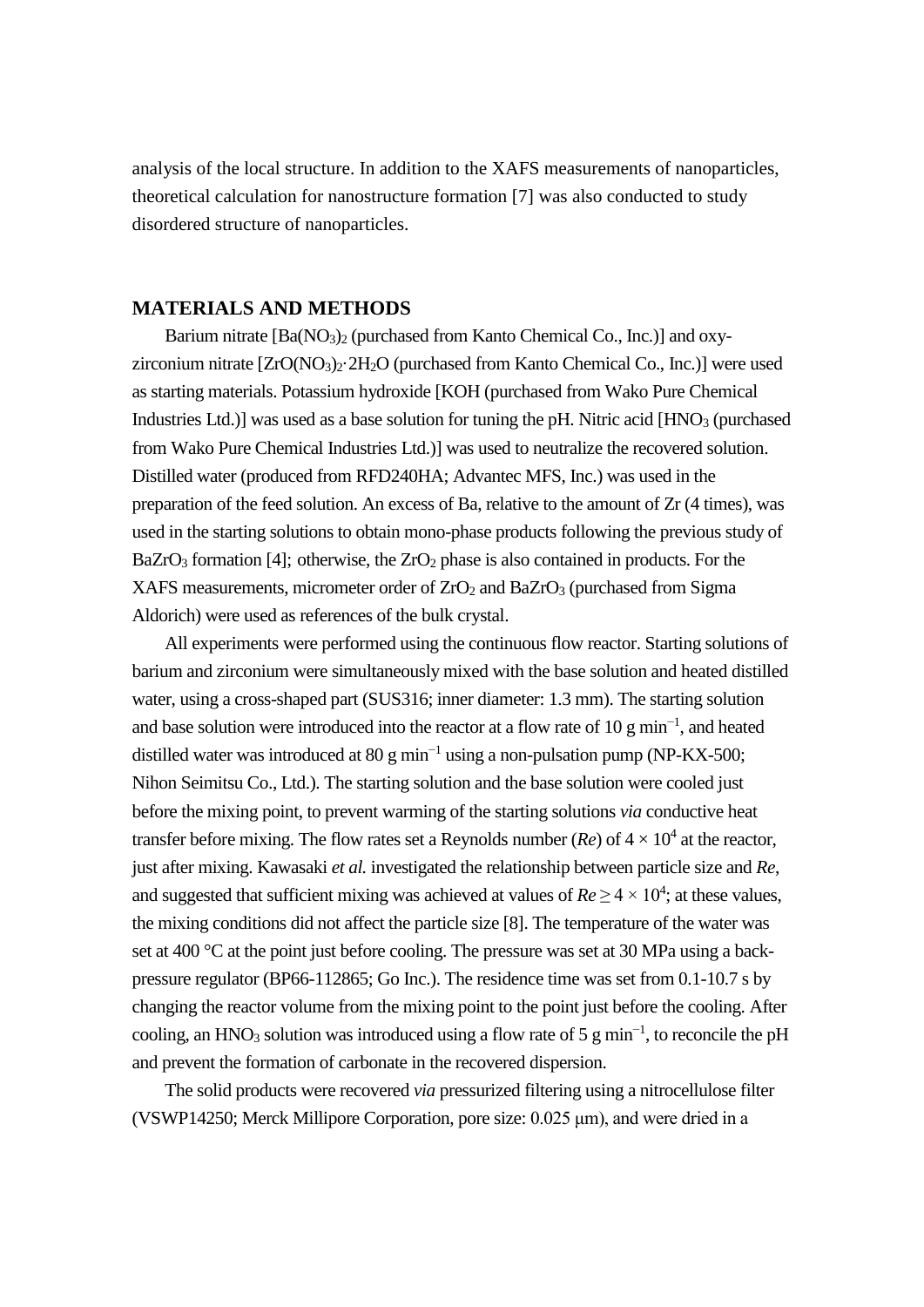vacuum oven at room temperature (ADP-31; Yamato Corporation). The recovered particles were analyzed as described as follows.

XAFS was conducted at BL01B1 of SPring-8, JASRI. For the Zr K edge spectra, Si (111) double-crystal monochromator was used, and for Ba K edge spectra, Si (311) doublecrystal monochromator was used. Transmission method was applied, and pellet sample with BN binder was used for the measurements. X-rays intensity was measured by ionization chambers before  $(I_0)$  and after  $(I)$  the sample  $(70\%~N_2$  and  $30\%~Ar$  for  $I_0$ ,  $90\%~Ar$ , and 10%-Kr for I). EXAFS data were analyzed by FEFF code. For the initial structures for the fitting, crystallographic information obtained by diffraction was used. As for the analysis, EXAFS frequency in  $k$  space,  $\chi(k)$  written as follows was used.

$$
\chi(k) = S_0^2 \sum_j \frac{N_j |F_j(k)| \exp(-2k^2 \sigma_j^2)}{kr_j^2} \sin(2kr_j + \phi_j(k))
$$

Here, coordination number,  $N_j$ , coordination distance,  $r_j$ , and Deby-Waller factor,  $\sigma_j^2$ , are the fitting parameters, and backscatter factor,  $|F_j(k)|$  and phase shift,  $\phi_j(k)$ were theoretically calculated by FEFF code. As can be seen in the equation, amplitude of  $\chi(k)$  increase with an increase in coordination number or decrease in Debye-Waller factor, and frequency of  $\chi(k)$  increase with an increase in coordination distance. As an index of the accuracy of the fitting, R-factor, as follows, was checked after fittings. Smaller R-factors indicate the high accuracy of the fittings, and R-factor  $< 0.1$  was confirmed for all the samples in this study.

$$
R - factor = \sqrt{\frac{\sum_{i} (\chi_{i}^{data}(k) - \chi_{i}^{fit}(k,[a]))^{2}}{\sum_{i} (\chi_{i}^{data}(k))^{2}}}
$$

### **RESULTS**

Local structure of highly deficient  $BaZrO<sub>3</sub>$  formed in supercritical water was analyzed by EXAFS. Figure 1 shows EXAFS frequency, radial structure function, and inverse Fourier transform function of Zr K edge for the bulk reference of BaZrO3. The range of Fourier transform is 3-14  $\AA$ <sup>-1</sup>, and fitting was conducted for radial distribution function in the range of 1.2-3.4 Å corresponding to first coordination,  $Zr-O$  and second coordination, Zr-Ba. Inverse Fourier transform was conducted for radial structure function in the range of 1.2-3.4 Å and as can be seen in Figure 1(C), the measured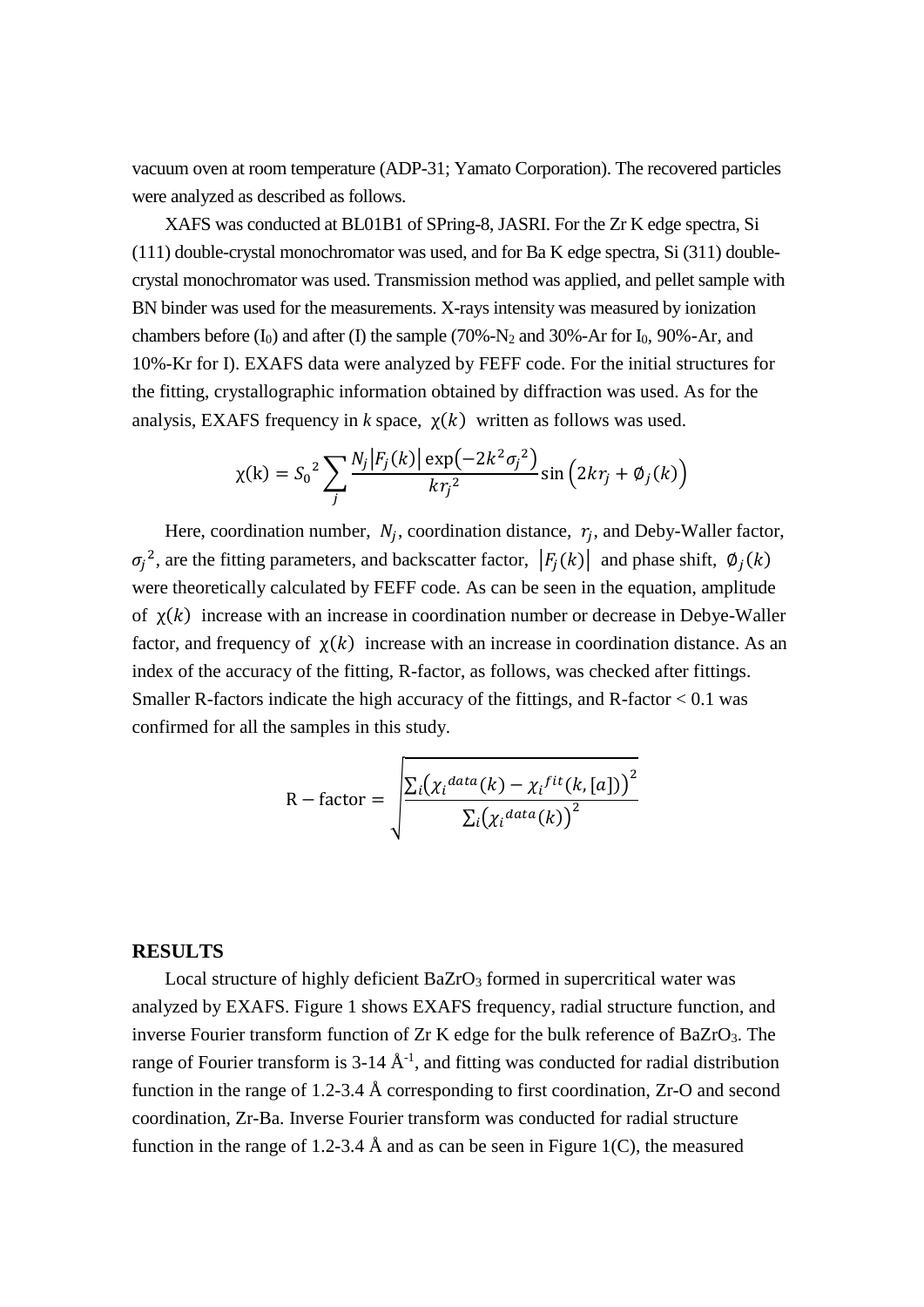frequency was well reproduced by the fitting, resulting in R-factor of 0.059. Figure 2 and Figure 3 shows EXAFS data for the nanoparticles synthesized in supercritical water with 0.1 s and 10.7 s, respectively. Fittings for both of the data were converged to the Rfactor of 0.042 for 0.1 s and 0.037 for 10.7 s.



**Figure 1**. Zr K edge of the bulk reference sample. (A) EXAFS frequency, (B) radial distribution function with fitting for first and second coordination, and (C) real part of inverse Fourier transform of radial distribution function in the range of the fitting with R-factor, 0.059.



**Figure 2**. Zr K edge of nanoparticles synthesized in 0.1 s. (A) EXAFS frequency, (B) radial distribution function with fitting for first and second coordination, and (C) real part of inverse Fourier transform of radial distribution function in the range of fitting with R-factor, 0.042.

(A)  $(B)$  (C)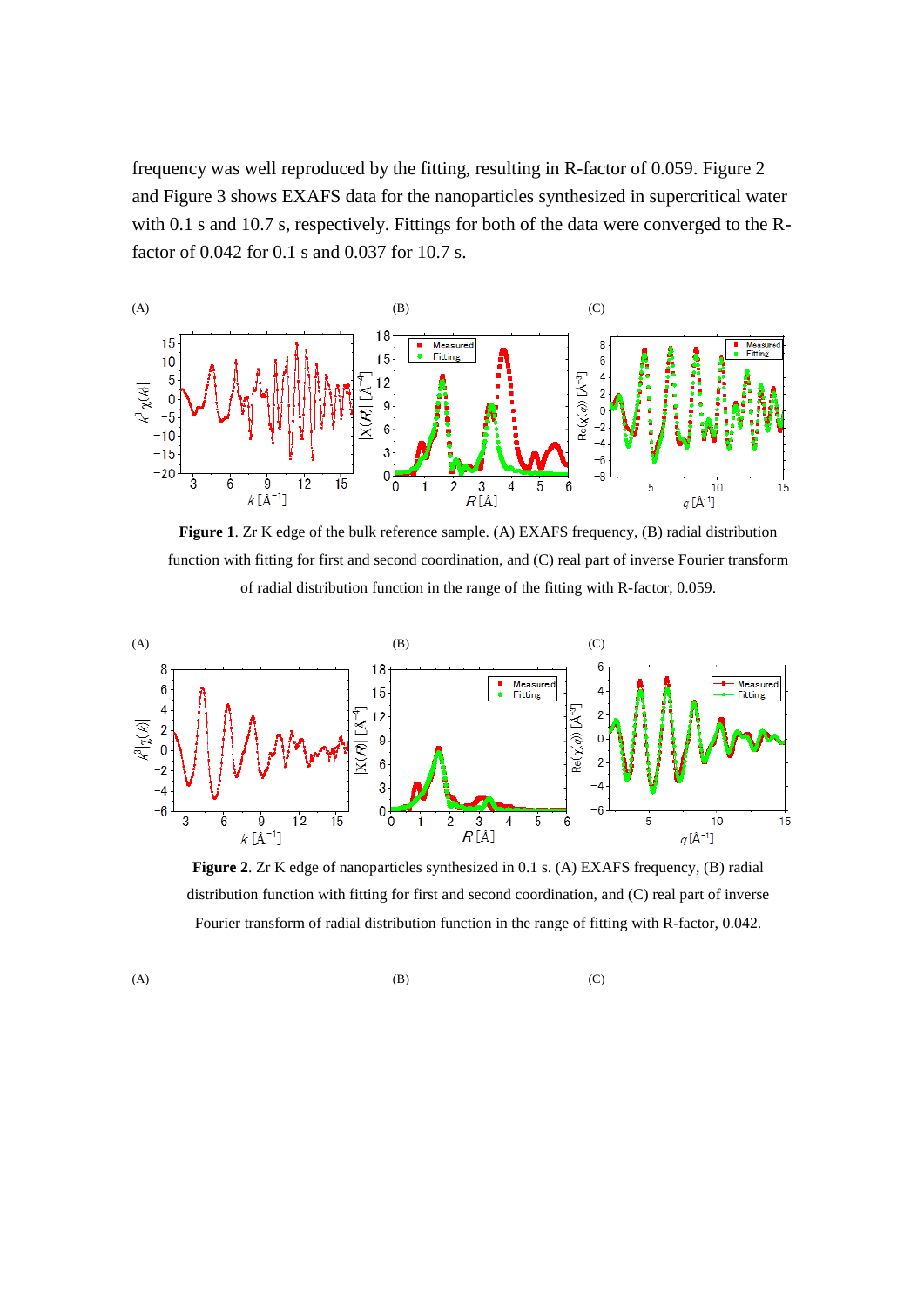

**Figure 3**. Zr K edge of nanoparticles synthesized in 10.7 s. (A) EXAFS frequency, (B) radial distribution function with fitting for first and second coordination, and (C) real part of inverse Fourier transform of radial distribution function in the range of fitting with R-factor, 0.037.

EXAFS of Ba K edge was also measured in the same way. Figure 4, Figure 5, and Figure 6 shows the bulk, nanoparticle synthesized in 0.5 s, and nanoparticles synthesized in 10.7 s (R-factor, bulk: 0.016, 0.5 s: 0.010, 10.7 s: 0.010). In the case of Ba K edge, the range of Fourier transform was set to 3-12  $\AA$ <sup>-1</sup>, and fitting was conducted for radial structure function in the range of  $1.4$ -4.0 Å, corresponding to first to third coordinations (Ba-O, Ba-Zr, and Ba-Ba). During the fitting of those EXAFS data, the ratio of the mean square displacement of each site calculated by first-principles molecular dynamics simulation was used as a constraint condition to obtain coordination number avoiding the correlation of coordination number and Debye-Waller factor.



**Figure 4**. Ba K edge of bulk reference. (A) EXAFS frequency, (B) radial distribution function with fitting for first and second coordination, and (C) real part of inverse Fourier transform of radial distribution function in the range of fitting with R-factor, 0.016.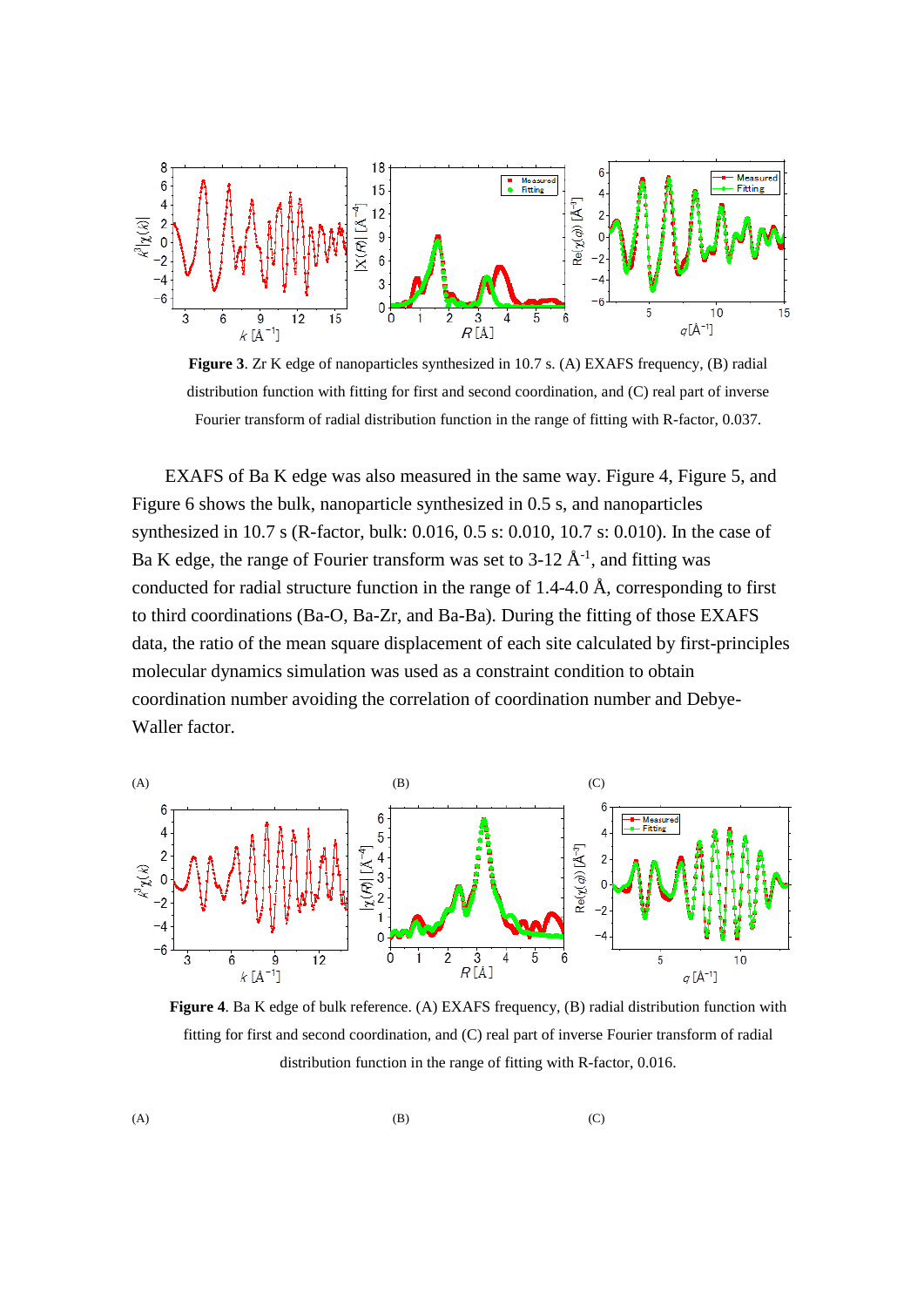

**Figure 5**. Ba K edge of nanoparticles synthesized in 0.5 s. (A) EXAFS frequency, (B) radial distribution function with fitting for first and second coordination, and (C) real part of inverse Fourier transform of radial distribution function in the range of fitting with R-factor, 0.010.



**Figure 6**. Ba K edge of nanoparticles synthesized in 0.5 s. (A) EXAFS frequency, (B) radial distribution function with fitting for first and second coordination, and (C) real part of inverse Fourier transform of radial distribution function in the range of fitting with R-factor, 0.010.

Figure 7 show time dependence of relative coordination number and Debye-Waller factor of Zr K edge. Relative coordination number was defined with the values of bulk  $BaZrO<sub>3</sub>$  as a reference. The first coordination numbers were almost constant with residence time whereas that of the second coordination increased significantly. The result is consistent with the TEM-EDX single particle analysis in the previous study [4] suggesting that the Ba uptake in supercritical water with the increase in residence time. The charge was compensated mainly by proton incorporation considering the absence of valence change neither large quantity of oxygen vacancy. On the other hand, as can be seen in Figure 7(B), Debye-Waller factors of nanoparticles were much larger than bulk, and it decreased with increase in residence time. Structural disorder (i.e. atomic displacement) in nanoparticles was large particularly at the initial stage of particle formation, and then it decreased with the incorporation of Ba into the deficient site. The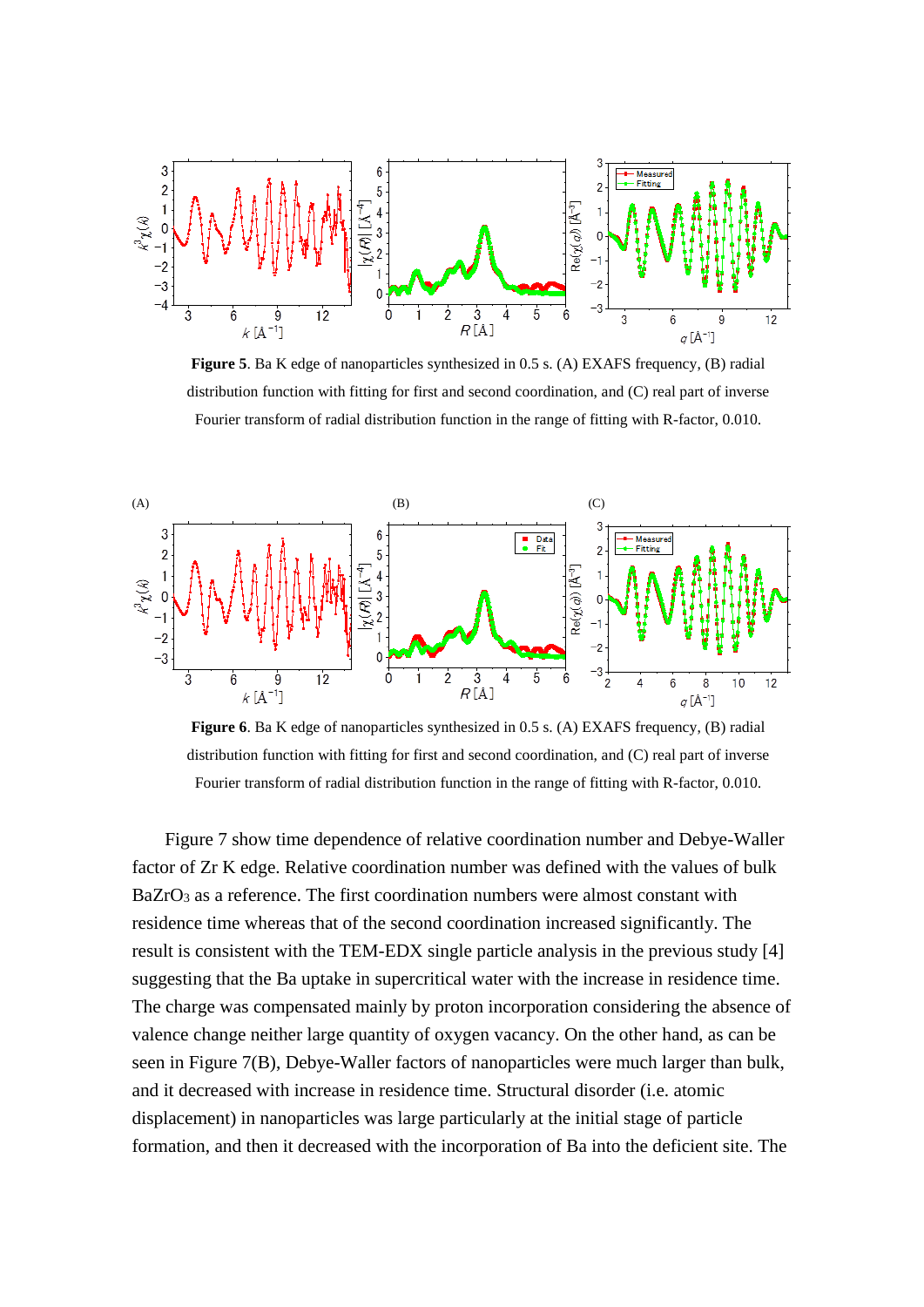decrease in atomic displacement was also confirmed by Rietveld analysis for synchrotron X-ray diffraction data.

Figure 8 show time dependence of relative coordination number and Debye-Waller factor of Ba K edge. On the contrary to the local structure around Zr, no significant changes are observed in relative coordination number and Debye-Waller factor whereas Debye-Waller was significantly larger than bulk. These results suggest that the inhomogeneity exists in the single particle, i.e. Ba deficiencies exist in particle surface and the core of the particle forming more ordered perovskite structure with less Ba vacancy. The stability of surface Zr-rich structure than surface Ba-rich structure was confirmed by first-principles calculation for cluster structures.

### **CONCLUSION**

Highly defective structure observed in the  $BaZrO<sub>3</sub>$  was studied in terms of local structure with EXAFS. As a result, increase in coordination number in the vicinity of Zr and decrease in the Debye-Waller factor with the increase in residence time was detected. The formation of highly defective structure and composition change in supercritical water with reaction time was confirmed by the XAFS analysis. In future, the use of XAFS including *in situ* method would provide new knowledge of nanostructure during the process.



**Figure 7**. Time dependence of (A) relative coordination numbers and (B) Debye-Waller factor obtained from Zr K edge EXAFS, lines indicate the Debye-Waller factor of bulk.

 $(A)$  (B)